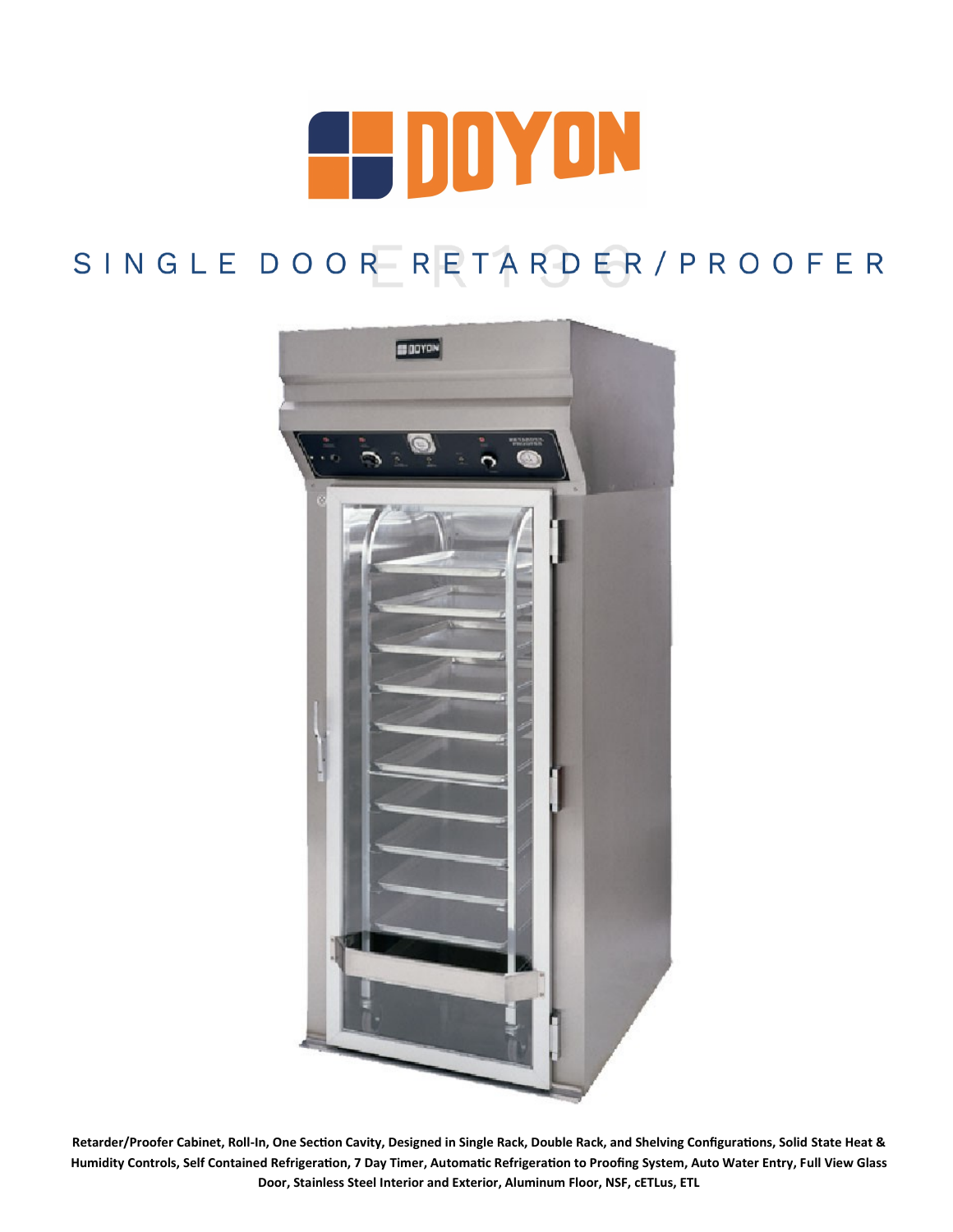

**BOOYON** 

**\*rack not included**



**PROJECT ITEM NO.** 

**NOTES** 

# **MODEL NUMBER: ER136, ER136TLO**

### **FEATURES**

- □ Automatically Switch from Refrigeration to Proofing Mode
- Even Airflow Heating System Maintains the Right Combination of Heat and Humidity for Optimal Proofing
- $\Box$  Refrigeration Mode: Minimum Temperature of 36°F (2°C)
- $\Box$  Proofs from Room Temperature up to 110°F (43°C)
- □ Relative Humidity up to 95%
- **7 Day programmable Timer**
- □ Automatic Water Fill System (no water pans required)
- Manual Controls
- □ Independent Controls for Heat & Humidity

# **CONSTRUCTION**

- □ Stainless Steel Construction
- □ 2" thick (51 mm) Sealed Polyurethane Insulation
- □ Interior and Exterior Bumper
- □ Tempered Glass Doors
- Aluminum Flush Floor Entry
- □ Ships in One Piece

# **CLEARANCES**

Minimum Clearance from Combustible Materials:

- □ 4" (102mm) Sides & Back
- □ 24" (609mm) Top

# **OPTIONS & ACCESSORIES**

- □ Stainless Steel Door (suffix SD)
- Door Bumpers (suffix DB)
- □ Water Filter (PLF240) (recommended)

# **WARRANTY**

□ One Year Labor & Two Year Parts

| Model           | Crated    | <b>Overall Dimensions</b> |                |                | Rack     | Door Opening |                |
|-----------------|-----------|---------------------------|----------------|----------------|----------|--------------|----------------|
|                 | Weight    | W                         | D              | н              | Capacity | W            | н              |
| <b>ER136</b>    | 900 (409) | 37 1/2" (953)             | 50 1/4" (1276) | 89 3/4" (2280) | 1 single | 27" (686)    | 68 3/4" (1745) |
| <b>ER136TLO</b> | 950 (431) | 37 1/2" (953)             | 50 1/4" (1276) | 96 1/4" (2445) | 1 double | 27" (686)    | 75 1/4" (1910) |

**SPECIFICATIONS SUBJECT TO CHANGE WITHOUT NOTICE FOLLOW US KCL & REVIT DRAWINGS UPON REQUEST REVISION B | 7/12/2021**

 $\bigoplus$   $\bigoplus$   $\bigoplus$  $\blacksquare$ 

**Doyon** 



5600 13th Street, Menominee, MI 49858 **906.863.4401 | 800.338.9886 | [www.doyon.qc.ca](http://www.doyon.qc.ca/)**